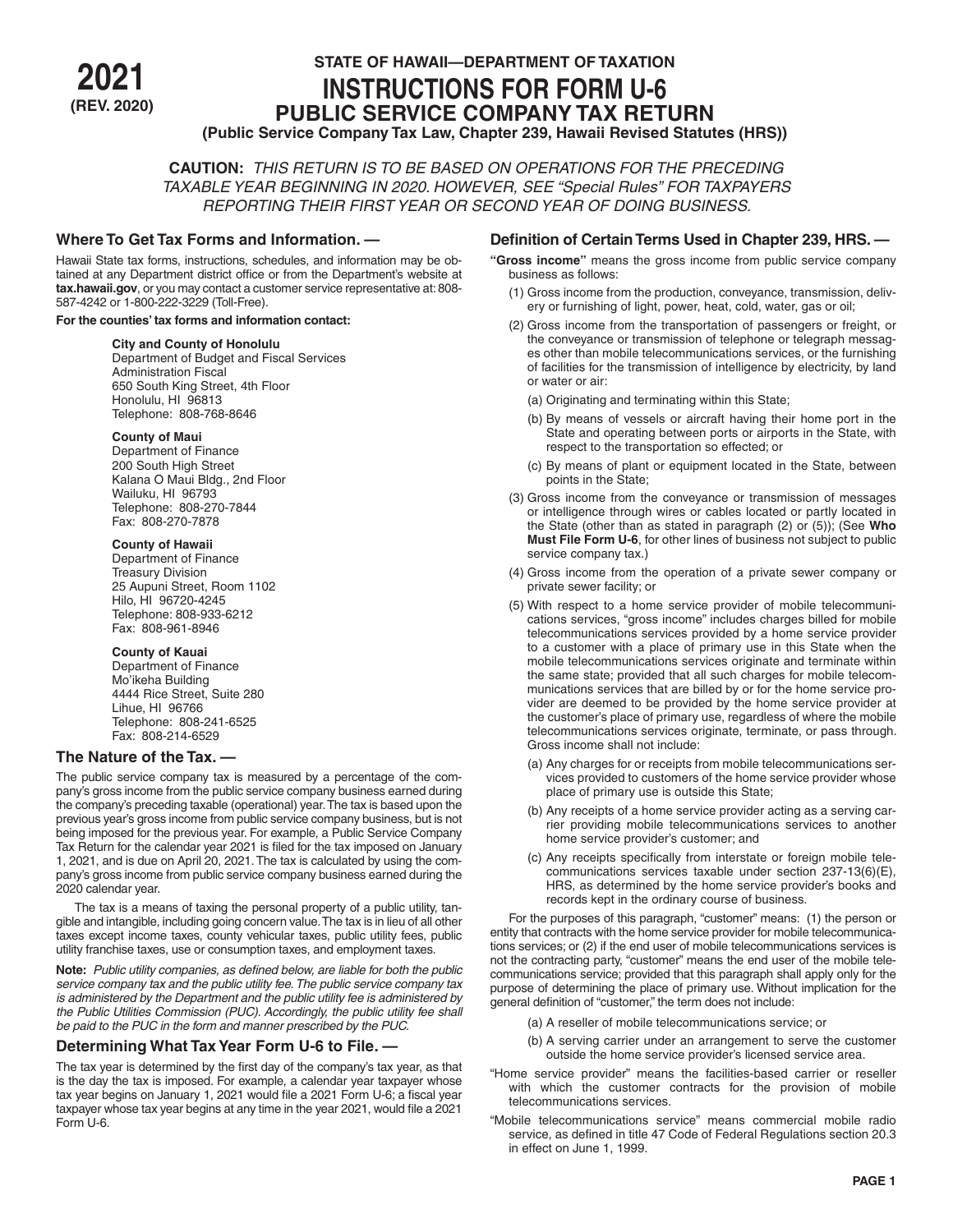"Place of primary use" means the street address representative of where the customer's use of the mobile telecommunications service primarily occurs, which must be: (1) the residential street address or the primary business street address of the customer; and (2) within the licensed service area of the home service provider.

The words "gross income" and "gross income from public service company business" shall not be construed to include dividends (as defined by section 235-1, HRS) paid by one member of an affiliated public service company group to another member of the same group; or gross income from the sale or transfer of materials or supplies, interest on loans, or the provision of engineering, construction, maintenance or managerial services by one member of an affiliated public service company group to another member of the same group. "Affiliated public service company group" means an affiliated group of domestic corporations within the meaning of Chapter 235, HRS, all of the members of which are public service companies. "Member of an affiliated public service company group" means a corporation (including the parent corporation) that is included within an affiliated public service company group.

Accounts found to be worthless and actually charged off for income tax purposes, at corresponding periods, may be deducted from gross income as specified under Chapter 239, HRS, so far as the accounts reflect taxable sales, but shall be added to gross income when and if subsequently collected.

- **"Home port"** means the place where vessels or aircraft have their tax situs or principal tax situs.
- **"Net operating income"** of a public utility subject to the tax rate imposed by section 239-5(a), HRS, is the operating revenues less the operating expenses and tax accruals, including in the computation of such revenues and expenses, debits and credits arising from equipment rents and joint facility rents. In the event that, but for this sentence, deductions could not be had for expenses of services because such services were rendered by the same person or persons constituting the public utility or could not be had for income taxes, because such taxes were levied against the person or persons constituting the public utility in the person's or their individual capacity and not as a separate entity, there nevertheless shall be allowed as deductions in computing the net operating income (A) a reasonable allowance for the value of personal services actually rendered, and (B) such proportion of the actual amounts of income taxes, federal and state, as fairly represents the portion of the income so taxed which was derived from the public utility business.
- **"Partner"** means the same as in the Internal Revenue Code.
- **"Partnership"** means the same as in the Internal Revenue Code.
- **"Ports," "airports," or "points in the State"** shall be deemed to be such if they are loading, unloading, transshipment, assembly, transfer, or relay points.
- **"Public service company"** means a public utility.
- **"Public utility"** has the meaning given that term in section 269-1, HRS.

# **When Is the Public Service Company Tax**

**Imposed. —**

In the first year of doing business, the tax is imposed on the first day, or commencement date, of the public service company's business. Thereafter, the tax is imposed or assessed on the first day of the public service company's selected year. Therefore, for a public service company on a calendar year basis, the tax is imposed on January 1 of each year; and for a fiscal year basis public service company, it is imposed on the first day of the selected fiscal period. The public service company tax is not accrued or imposed incrementally throughout the calendar or fiscal year.

# **Who Must File Form U-6. —**

Each public service company shall file Form U-6, showing its taxable gross income for the preceding taxable year. In case any public service company carries on lines of business other than its public service company business, the receipts therefrom shall not be subject to public service company tax, but the same tax liabilities shall attach to such public service company on account of such other lines of business as would exist if no public service company business were done.

Section 239-6, HRS, provides that motor carriers, common carriers by water, and contract carriers other than motor carriers are no longer subject to the public service company tax. The gross income received for transportation services by these carriers are now subject to the general excise tax imposed under section 237-13(6), HRS.

Section 239-5(a), HRS, imposes the public service company tax upon the gross income of the public utility at the rate of 4%, provided that if: (1) a county provides by ordinance for a real property tax exemption for real property used by a public utility in its public utility business and owned by the public utility (or

leased to it by a lease under which the public utility is required to pay the taxes upon the property); and (2) the county has not denied the exemption to the public utility, but excluding a denial based upon a dispute as to the ownership, lease, or use of a specific parcel of real property, then there shall be levied and assessed a tax in excess of the 4% rate determined in the manner hereinafter provided upon the gross income allocable to such county. The revenues generated from the tax in excess of the 4% rate hereinbefore established shall be paid by the public utility directly to such county based upon the proportion of gross income from its public utility business attributable to such county, based upon the allocation made in the public utility's filings with the State of Hawaii, provided that if the gross income from the public utility business attributable to such county is not so allocated in the public utility's State filings, then the gross income from the public utility business shall be equitably allocated to each county. The relative number of access lines in each county shall be deemed an acceptable basis of equitable allocation for telecommunication companies.

**NOTE:** Do NOT use Form U-6 to calculate and/or remit the counties' share of the public service company tax. Form U-6 should be used only to calculate and remit the State of Hawaii's portion of the public service company tax.

**Authentication.**—Returns shall be authenticated by the original signature of an officer of the public service company authorized to sign the Form U-6. The fact that an individual's name is signed on the return shall be prima facie evidence that such individual is authorized to sign the return on behalf of the public service company.

**Paid Preparer's Information.**—The Paid Preparer's Information at the bottom of page 1 of Form U-6 must be signed and completed by the person or in the name of the firm or corporation paid to prepare the return. Individual preparers may furnish their alternative identifying number for income tax return preparers (PTIN) instead of their social security number. (Note: Pursuant to Department of Taxation Announcement No. 2009-33, paid preparers may now sign original returns, amended returns, or request for filing extensions by rubber stamp, mechanical device, or computer software program.)

## **Mandatory Electronic Filing of Tax Returns. —**

The Department requires public service company taxpayers to file electronically.

Act 66, SLH 2018, authorizes the Department to require certain taxpayers to file their tax returns electronically, unless a waiver is obtained by filing Form L-110. The penalty for failure to file electronically is 2% of the tax due. For more information, see Department of Taxation Announcement No. 2019-13.

# **When Must Form U-6 Be Filed. —**

In the first year of doing business, Form U-6 is due on the twentieth day of the third month after the month the public service company begins business. Thereafter, the return shall be filed on or before the twentieth day of the fourth month following the close of the preceding taxable year. For a calendar year basis taxpayer, the return is due on or before April 20, of each return year.

**Private Delivery Services.**—Hawaii has adopted the Internal Revenue Code provision to allow documents and payments delivered by a designated private delivery service to qualify for the "timely mailing treated as timely filing/ paying rule." The Department will conform to the Internal Revenue Service listing of designated private delivery service and type of delivery services qualifying under this provision. Timely filing of mail which does not bear the U.S. Post Office cancellation mark or the date recorded or marked by the designated delivery service will be determined by reference to other competent evidence. The private delivery service can tell you how to get written proof of the mailing date.

**Extension of Time To File.**—If you are unable to meet the filing deadline, you should ask for an extension on Form N-755, Application for Automatic Extension of Time to File Public Service Company Tax Return. This is an extension of time to file, not an extension of time for payment of tax.

**Note:** *If any date falls on a Saturday, Sunday, or legal holiday, substitute the next regular workday.*

## **When Is the Tax Payable. —**

In the first year of doing business, the payment of tax is due on the twentieth day of the third month after the month that the public service company begins business. Thereafter, the tax is payable on or before the twentieth day of the fourth month following the close of the preceding taxable year. Stated differently, the tax is due on or before the twentieth day of the fourth month following the imposition date. This date coincides with the due date of Form U-6.

If the total tax due is paid when the Form U-6 is filed or when applying for an extension of time to file (or when paying additional tax due when filing an amended return), attach your payment to the Form U-6 or Form N-755. Form VP-2, Miscellaneous Taxes Payment Voucher, is no longer required when making a payment with Form U-6 or Form N-755.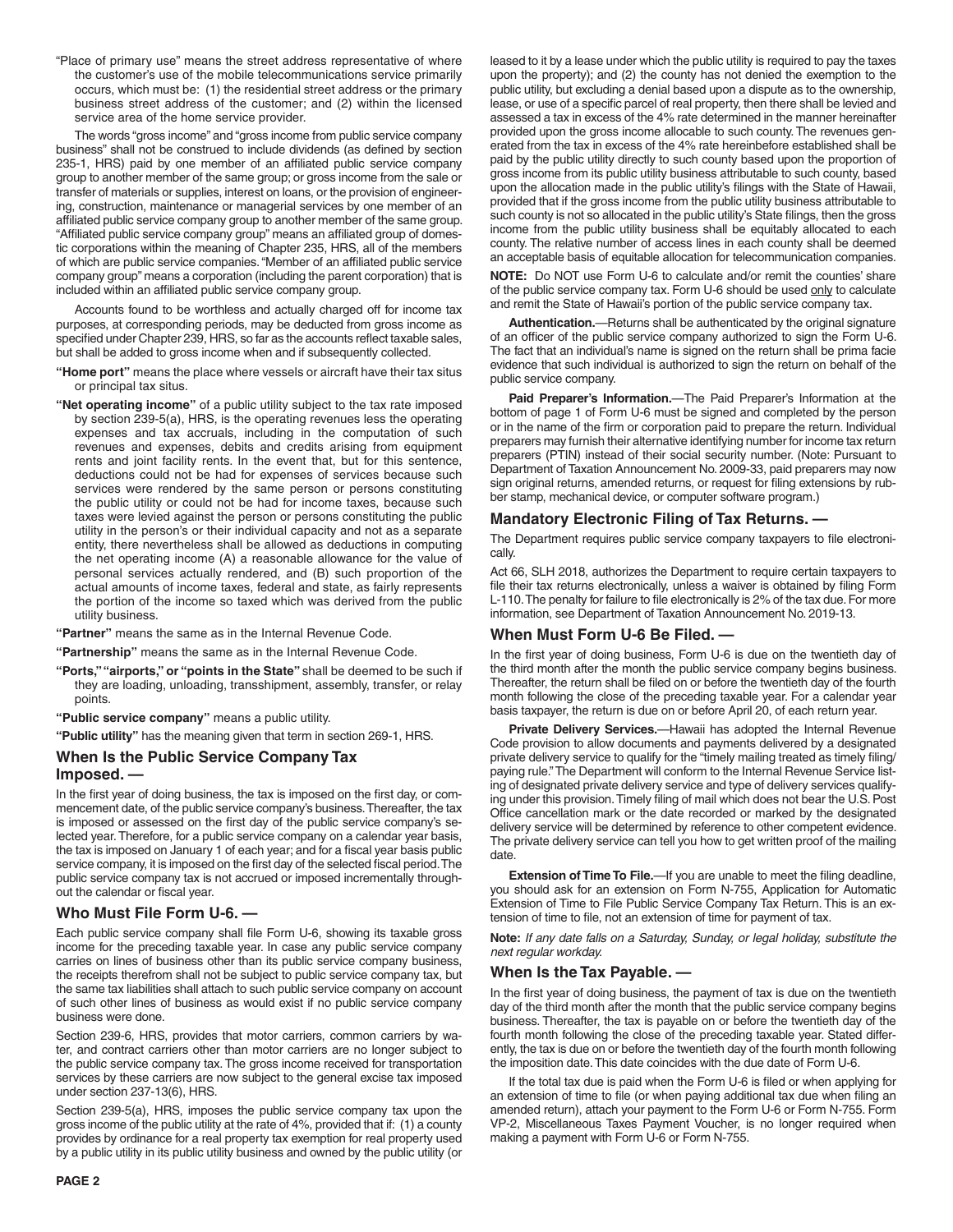The public service company may elect to pay the tax due in four equal quarterly installments on or before the twentieth day of the fourth, sixth, ninth, and twelfth months following the close of the preceding taxable year. However, if the total tax liability exceeds \$100,000, the tax due is payable in twelve equal monthly installments on or before the tenth day of each month following the close of the preceding taxable year. Installment payments of the public service company tax are reported and paid on Form FP-1. If any installment is not paid on or before the date fixed for its payment, the Department, at its election may cause the balance of the tax unpaid to become payable upon not less than ten days' notice and demand, and this amount shall be paid upon the date so fixed in the notice and demand from the Department.

**Note:** *If any due date falls on a Saturday, Sunday, or legal holiday, substitute the next regular workday.*

**Electronic Funds Transfer (EFT).**—Section 231-9.9, HRS, authorizes the Department to require those taxpayers whose tax liability for a particular tax exceeded \$100,000 during the past year to pay that tax by EFT instead of by check. The Department reviews the filing records of taxpayers and will mail notices to taxpayers who met this criterion. Any taxpayer who does not meet the criterion may still voluntarily pay by EFT. For more information on paying taxes by EFT, please see Tax Information Release (TIR) Nos. 95-6 and 99-1.

**IMPORTANT:** A penalty of 2% of the tax due will be assessed if a taxpayer who is required to make payments by EFT does not do so without reasonable cause. If an EFT payment is dishonored, a \$25 service fee will be assessed.

## **Penalties and Interest.––**

Late Filing of Return—The penalty for failure to file a return on time is assessed on the tax due at a rate of 5% per month, or part of a month, up to a maximum of 25%.

Failure to Pay Tax After Filing a Timely Return —The penalty for failure to pay the tax after filing a timely return is 20% of the tax unpaid within 60 days of the prescribed due date.

Failure to File Electronically – Form U-6 MUST be filed electronically unless you obtain a waiver. (Use Form L-110 to apply for a waiver.) The penalty for failure to file electronically is 2% of the tax due.

Failure to Pay by EFT – The penalty for failure to pay by EFT for taxpayers who are required to pay by EFT is 2% of the tax due.

Interest —Interest at the rate of 2/3 of 1% per month, or part of a month, shall be assessed on unpaid taxes and penalties beginning with the first calendar day after the date prescribed for payment, whether or not that first calendar day falls on a Saturday, Sunday, or legal holiday.

## **Where to File the Return.—**

Form U-6 MUST be filed electronically at **tax.hawaii.gov/eservices/**.

You may also mail Form U-6 and payment in full to**:** Hawaii Department of Taxation P.O. Box 259 Honolulu, HI 96809-0259

# **Application of the Tax.—**

### **Special Rules.**

- 1. The first year of doing business.
	- a. A company in business on January 1 or at the start of the fiscal year, but not in business during any part of the preceding calendar or fiscal year, respectively:
		- (1) Form U-6 is filed by using an estimate of the gross income from the public service company business for the first year that the company is engaged in business.
		- (2) The tax is at the rate provided by section 239-5, HRS.
		- (3) The return and payment of the tax is due on the twentieth day of the third month after the month that the company begins business.
		- (4) The estimate must be corrected to reflect the actual gross income for the year via an amended return which must be filed by the twentieth day of the fourth month following the close of the first taxable year. The amended return is used to pay any additional tax due.
	- b. A company not in business on January 1 or at the start of the fiscal year, but business is commenced during the calendar year or fiscal year, respectively:
		- (1) Form U-6 is filed by using an estimate of the gross income from the public service company business for that portion of the first year that the company is engaged in business.
		- (2) The tax is at the rate of 4%.
- (3) The return and payment of the tax is due on the twentieth day of the third month after the month that the company begins business.
- (4) The estimate must be corrected to reflect the actual gross income for the year via an amended return which must be filed by the twentieth day of the fourth month following the close of the first taxable year. The amended return is used to claim the appropriate overpayment or pay any additional tax due.
- 2. The second year of doing business.
	- a. Form U-6 is filed using an estimate of the company's average monthly gross income during the period from and after the commencement of business to the close of the second year, multiplied by twelve.
	- b. The tax is at the rates provided by section 239-5, HRS.
	- c. The return and payment of tax is due on the twentieth day of the fourth month following the close of the company's first taxable year.
	- d. An amended return is required to adjust the estimate to the actual average monthly gross income during the period from and after the commencement of business to the close of the second year, multiplied by twelve. Any overpayment is claimed or balance due is reported and paid on the amended return. The amended return is due on or before the twentieth day of the fourth month following the close of the company's second taxable year.
- 3. The third year of doing business.
	- a. Form U-6 is filed using the company's gross income from the second taxable year.
	- b. The tax is at the rates provided by section 239-5, HRS.
	- c. The return and payment of tax is due on the twentieth day of the fourth month following the close of the company's second taxable year.

## **Allocation and Apportionment.—**

If a public service company is engaged in interstate or foreign commerce and an apportionment of gross income is necessary, section 239-8, HRS, provides for an apportionment on the basis of total direct cost of the transportation, conveyance, or transmission within the State. "Direct cost" is interpreted to mean and include payroll or labor hired for the handling and transportation of property or persons from the point of origin to the point of destination, payroll taxes attributable to such payrolls, materials used or consumed by the taxpayer in the handling and transportation of property or persons from the point of origin to the point of destination, that portion of any rent on leased equipment which is attributable to the use of such leased equipment in the handling and transportation of property or persons from the point of origin to the point of destination, that portion of depreciation on equipment owned by the taxpayer which is attributable to the use of such equipment in the handling and transportation of property or persons from the point of origin to the point of destination, that portion of the maintenance and upkeep of equipment which is attributable to the use of such equipment in the handling and transportation of property or persons from the point of origin to the point of destination, overload and ocean freight, and insurance.

# **Acquiring the Business of Another Company.—**

Subsection (f) of section 239-9, HRS, relates to the acquisition by one public service company of the business of another and provides for treating the gross income of the company so acquired the same as if it were gross income of the acquired company, that is, the gross income to be reported by the acquiring company for the purpose of determining the amount of its tax for the year following the year in which such business was so acquired shall include, in addition to the gross income of the acquiring company during the year ending December 31 preceding, the gross income of the business or part thereof so acquired for such portion of such preceding year.

## **Consolidation or Merger.—**

Subsection (g) of section 239-9, HRS, relates to the consolidation or merger of public service companies and provides that the liability to the tax shall attach to the company thus formed and the company thus formed shall include in its gross income, the gross income of the companies involved in the consolidation or merger.

# **Changing Accounting Period From Calendar Year to Fiscal Year.—**

The amount of the public service company tax which is assessed for the calendar year and the payment schedule for the tax that is established at the beginning of the calendar year are not affected or canceled when a company changes its accounting period to a fiscal year.